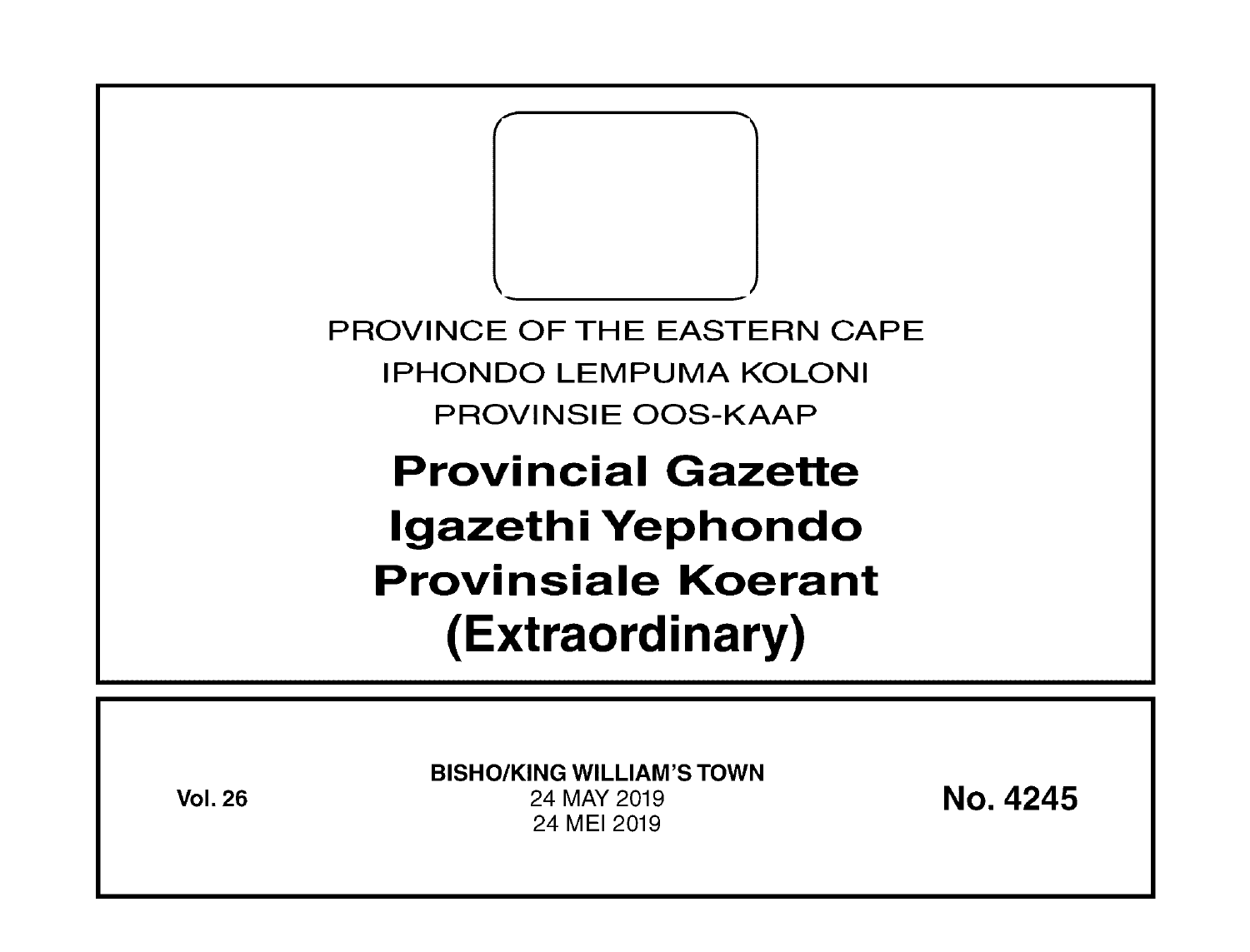# **CONTENTS**

|            |                                                                                                       | Gazette<br>No. | Page<br>No. |
|------------|-------------------------------------------------------------------------------------------------------|----------------|-------------|
|            | LOCAL AUTHORITY NOTICES • PLAASLIKE OWERHEIDS KENNISGEWINGS                                           |                |             |
| 104<br>105 | Eastern Cape Liquor Act (10/2003): Notice of lodgement of applications for transfer of certificate of | 4245           |             |
|            | 4245                                                                                                  |                |             |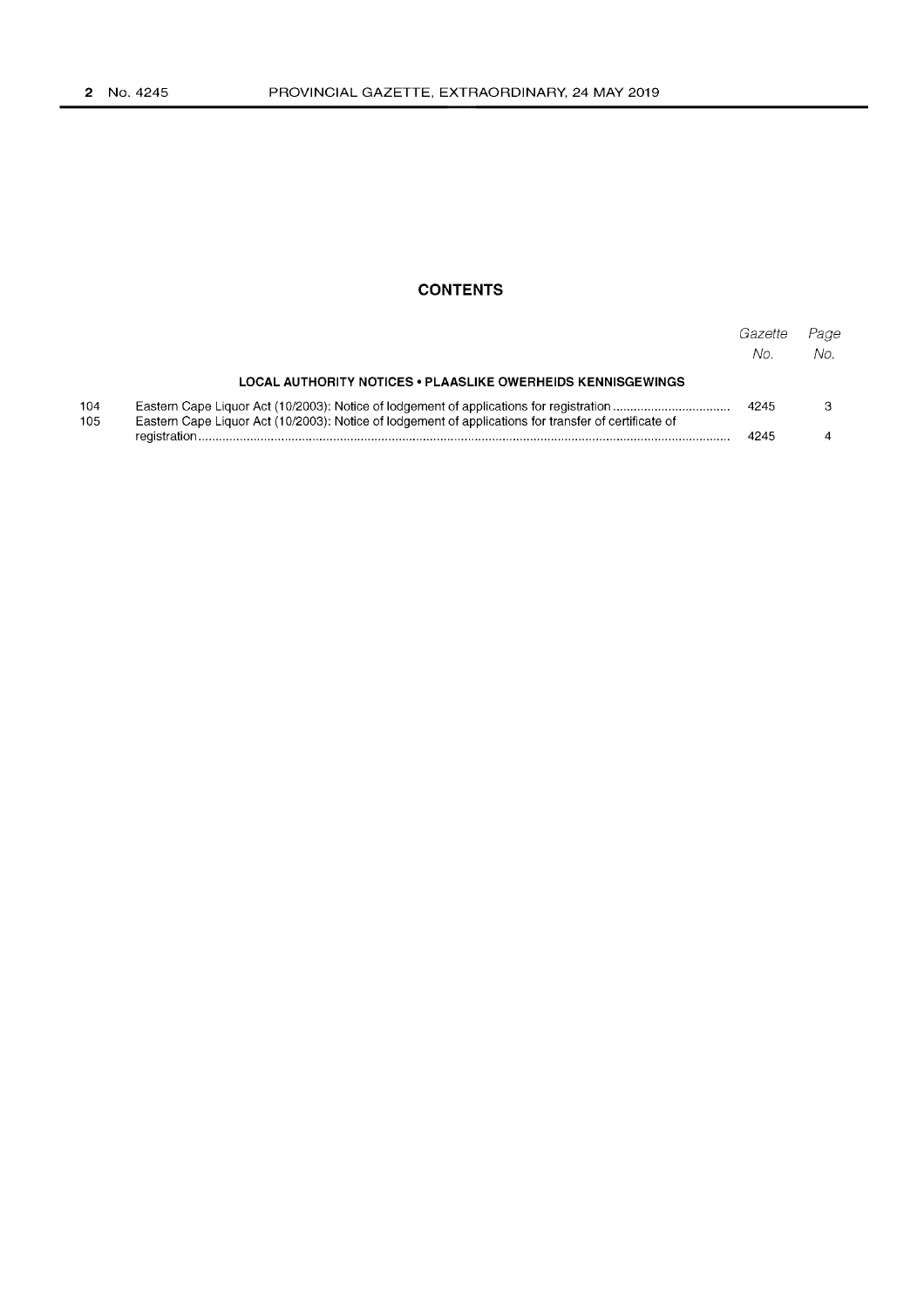# LOCAL AUTHORITY NOTICES • PLAASLIKE OWERHEIDS KENNISGEWINGS

# LOCAL AUTHORITY NOTICE 104 OF 2019

1. CM3

[Reg 4 (1)]

### EASTERN CAPE LIQUOR ACT, 2003 (Act No. 10 of 2003) NOTICE OF LODGEMENT OF APPLICATIONS FOR REGISTRATION

Notice is hereby given that the applications for registration, particulars of which appear in the Schedule hereunder, have been lodged with the Board.

Interested parties may, free of charge, inspect any application which appears in the Schedule hereunder and may within twenty one days of this notice, lodge with the Board written representations in support of, or written objections.

#### LERATO RADIKOANYANA EASTERN CAPE LIQUOR BOARD 23 May 2019

#### **SCHEDULE**

|                           | <b>SCHEDULE</b>                      |                                                                  |                                          |                                   |                                                                                                                                   |  |  |  |  |
|---------------------------|--------------------------------------|------------------------------------------------------------------|------------------------------------------|-----------------------------------|-----------------------------------------------------------------------------------------------------------------------------------|--|--|--|--|
| <b>Application Number</b> |                                      | 2<br>Name and number of<br>Ward                                  | 3<br>Kind of registration<br>applied for | 4<br>Kind of liquor to<br>be sold | Name under which business is to be<br>conducted and particulars of the erf,<br>street or farm                                     |  |  |  |  |
| $\mathbf{1}$ .            | REF6906265903080                     | Ward 23 King Sabata<br>Dalindvebo Local<br>Municipality          | On And Off<br>Consumption                | All kinds                         | Mziro's Tavern, Ngcananini Administrative<br>Area, Moanduli, 5080                                                                 |  |  |  |  |
| 2.<br>3.                  | REF8803315094085                     | Ward 6 Ndlambe Local<br>Municipality<br>Ward 31 Mnguma Local     | On And Off<br>Consumption<br>On And Off  | All kinds<br>All kinds            | Lala Lapha Lodge And Restaurant, 41 -<br>45 Diaz Road, Seafield, Kleinemond, 6170<br>Zizamele Tavern, Gobe Administrative         |  |  |  |  |
| 4.                        | REF6108125779081                     | Municipality<br>Ward 10 Port St Johns                            | Consumption<br>On And Off<br>Consumption | All kinds                         | Area, Centane, 4980<br>Sheesa By Night Tavern, Dedeni Location,<br>Mthweni Administrative Area, Port St                           |  |  |  |  |
| 5.                        | REF8703095644085<br>REF7004176004088 | <b>Local Municipality</b><br>Ward 9 Mnquma Local<br>Municipality | On And Off<br>Consumption                | All kinds                         | Johns, 5120<br>Thobotshana<br>Emthini<br>Tavern.<br>Administrative Area, Butterworth, 4960                                        |  |  |  |  |
| 6.                        | REF5310060337084                     | Ward 5 Buffalo City<br>Metropolitan<br>Municipality              | On And Off<br>Consumption                | All kinds                         | Joio's Tavern, 40154 Phase 2, Scenery<br>Park, East London, 5201                                                                  |  |  |  |  |
| 7.                        | REF5210285233086                     | Ward 24 Buffalo City<br>Metropolitan<br>Municipality             | On And Off<br>Consumption                | All kinds                         | Lissy's Tavern, 567 N.U. 15, Mdantsane,<br>5219                                                                                   |  |  |  |  |
| 8.                        | REF2017/497437/07                    | Ward 13 Mbizana Local<br>Municipality                            | On And Off<br>Consumption                | All kinds                         | Nikiwe Location.<br>Biz Town Lounge,<br>Bizana, 4800                                                                              |  |  |  |  |
| 9.                        | REF6301195765082                     | Ward 14 Umzimvubu<br>Local Municipality                          | On And Off<br>Consumption                | All kinds                         | Ngwetsheni<br>Tavern.<br>Wanna's<br>Administrative Area, Mount Frere, 5090                                                        |  |  |  |  |
| 10.                       | REF7810270063089                     | Ward 6 Sundays River<br>Valley Local<br>Municipality             | On And Off<br>Consumption                | All kinds                         | Dorsfontein, Sunnyside Farm, Tregaron<br>Way, Sunland, Remainder of Portion 93 of<br>The Farm Selbourne Nr 115, Kirkwood,<br>6120 |  |  |  |  |